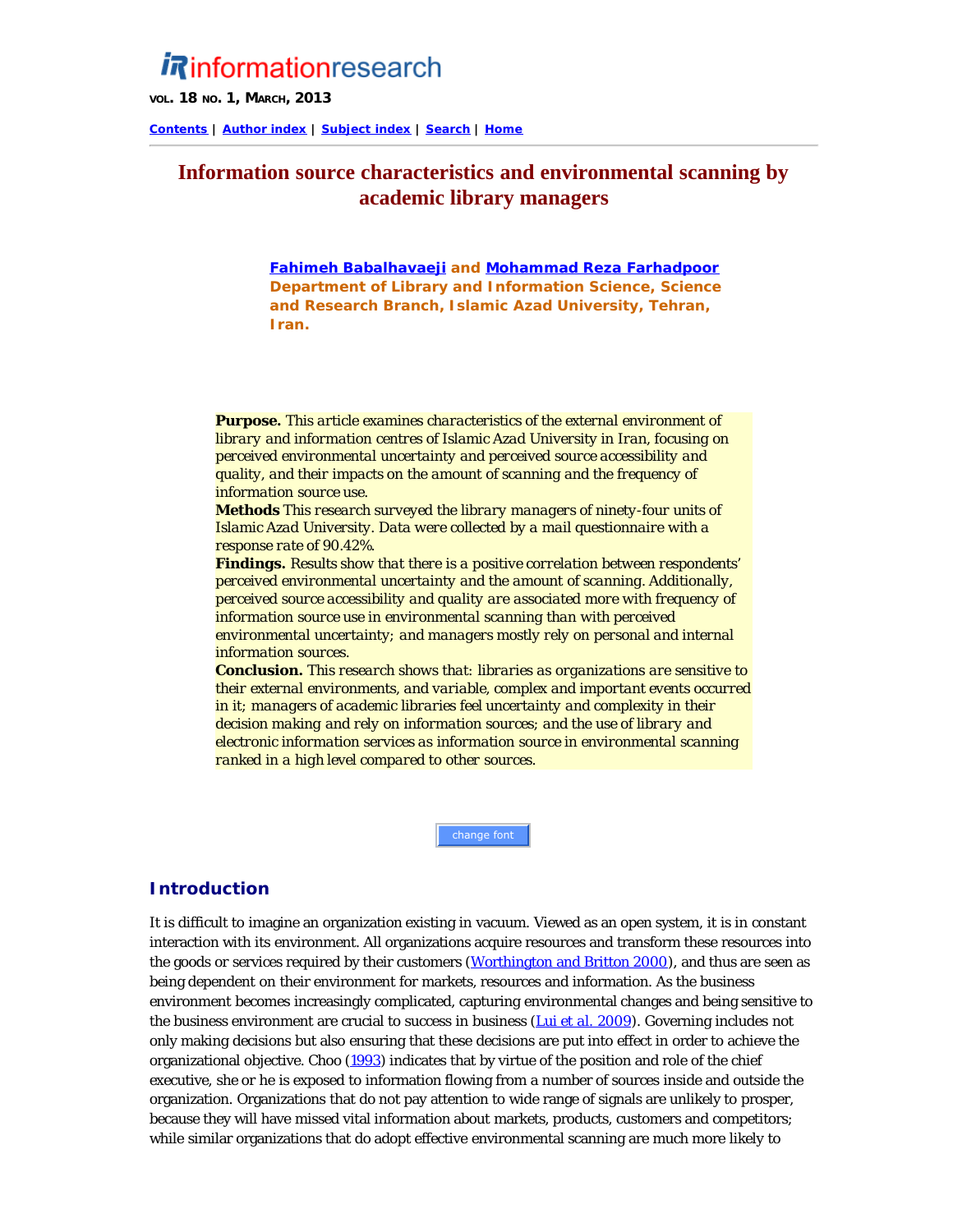Information is the raw material for mangers' decision making. Information represents a bridge between the organization and its environment and is the mean by which an image of the changing environment is built up within the organization. Gathering information involves environmental scanning, which is defined by and this definition is also used by Choo and Auster [\(1993](#page-11-1)) and Choo [\(1999](#page-11-1)). Environmental scanning is a very useful way to gather information about trends that could impact the future of the organization ([Tonn 2008](#page-11-2)). Auster and Choo ([1994\)](#page-11-1) indicate that scanning includes both general viewing of and exposure to information, and purposeful searching for information to address particular issues. Also they recognize that scanning is needed to provide the information to make decisions that create strategic advantage for the organization to succeed in a changing environment. Environmental scanning casts an even wider net, and analyzes information about every sector of the external environment that can help managers to plan for the organization's future. Scanning activity of an organization covers trends of all environmental sectors

Today's universities are unique because they are scientific institutions where research is combined with education, and university libraries have an important supportive role in both education and research processes. Boyer ([1990](#page-11-1)) addressed four key roles of the university: scholarship of teaching, scholarship of discovery, scholarship of application and scholarship of integration of scientific knowledge. Johnston [\(1998](#page-11-1)) maintains that all of these roles are the core business of universities.

Academic libraries have an important supportive role in both educational and research process. Kuhlthau indicates that Academic libraries have an important supportive role in both educational and research process. Kuhlthau indicates that the university libraries' role consists not only of providing just in time access and delivery of information, but also of facilitating problem solving. Then she defines searching of iLike other libraries and information centres, academic libraries operate within the context of two environments: internal and external, which are interconnected. Whilst the internal context consists of organizational structure and functions and the way they are configured in pursuit of specified organizational objectives, each library also operates in complex and changing external environments, which frequently produce new challenges that need to be controlled to ensure the library's future survival and success. Their impact is a two-way process: changes in the external environment affect the organization's internal environment, whilst decisions made at managerial level will impact upon both the external and internal environment (**Bryson 1990**).

Changes in the world of information are even more radical. Academic libraries are in transition because of changes in the context of higher education. Smith [\(2006\)](#page-11-3) believes that today's academic libraries disseminate information to their patrons very differently than they did a generation ago. Then he describes eight ways in which academic libraries have shifted: from amassing collections of paper-based monographs (analogue) to digital formats; from books to journals and other media; from highly accessible on-site storage to compact storage, whether on- or offsite; from local storage to remote access; from local ownership to subscription-based access; from selection of individual items to selection of aggregate resources; from library-specific collection development to group-based resource sharing; from active acquisition of grey literature to free access via the Web. These approaches show that libraries' environment is a complex environment and decision making for their managers is very difficult.

This study focuses on the selection and use of information sources to scan the environment by managers of library and information centres of Islamic Azad University units. The authors examined how managers' perceptions of environmental uncertainty, source accessibility and source quality influence their use of information sources.

## **Conceptual framework**

Managers' work is information-oriented. Managers are exposed to a huge amount of information from a wide range of sources and selectively use the information to make day to day decisions and to formulate longer term strategies. The external environment of an organization offers constraints and opportunities, and a firm's competitiveness, success and survival depend on its ability to monitor and adapt to environmental conditions ([Lawrence 1981\)](#page-11-1). This study focuses on the effects of perceived source accessibility and perceived source quality on the use of information sources in environmental scanning activity by managers of academic libraries of Islamic Azad Universities of Iran. The conceptual framework for investigating these research questions is constructed on theoretical foundations in organization theory, and information needs and uses studies. Taylor [\(1991](#page-11-4)) suggests that a more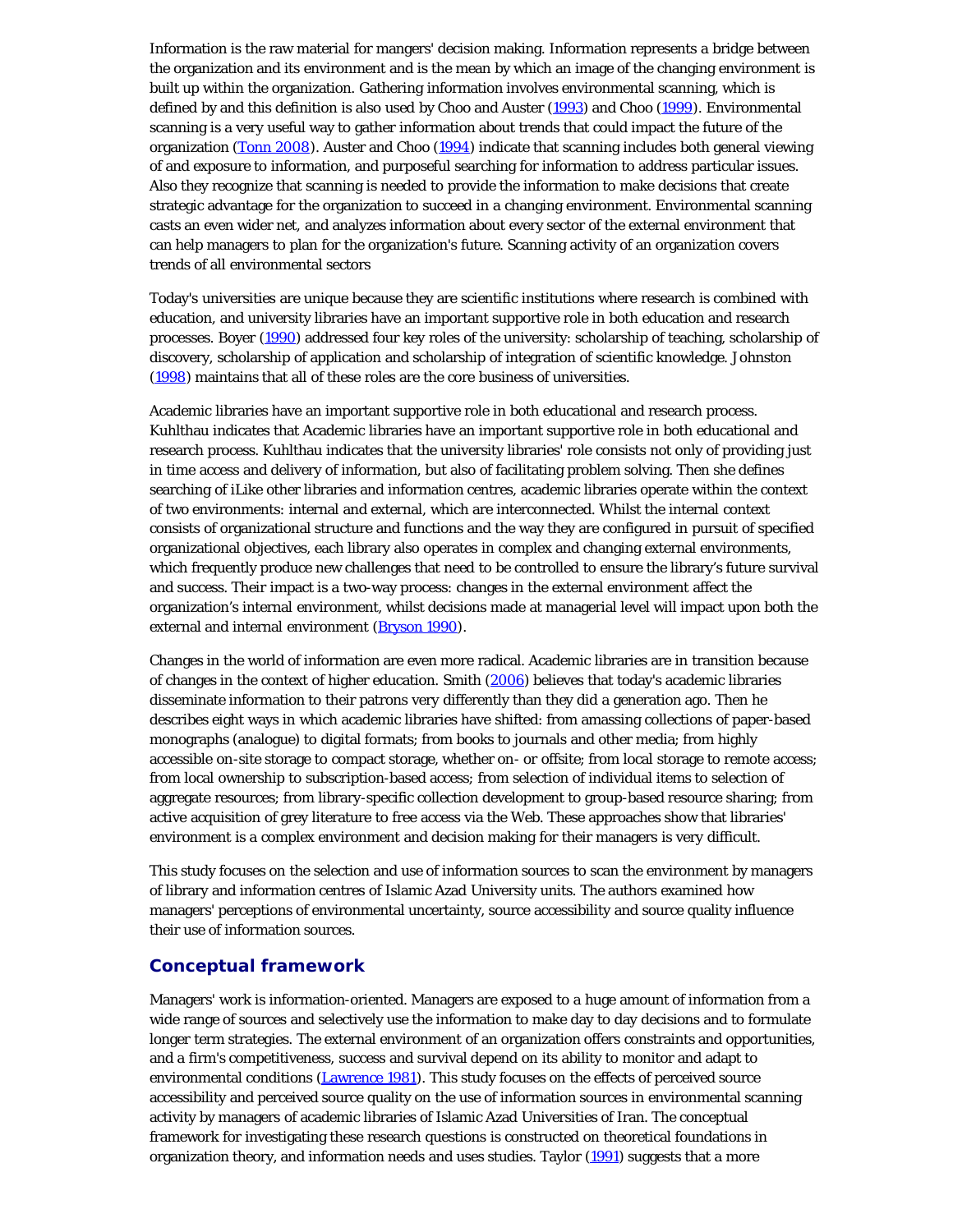complete picture of information seeking by a group of users may be gained by analyzing their information use environment, which comprises sets of people, dimensions of the problems to be solved, the work setting, and the ways problems are considered to be resolved. Jurasek ([2008](#page-11-1)) identified several trends that will shape the future of academic libraries: new generations of learners, learning spaces, learning and information literacy, technology, scholarly information systems and publishing, digital archives and repositories, campus and community cultural events, workforce, and policy, financial support and accountability.

Research on environmental scanning first appeared in the 1960s with two pioneering studies by Aguilar [\(1967](#page-11-1)) and Keegan ([1968\)](#page-11-1). Information sources used in environmental scanning activity is one of the past research objects. Others include: the effect of perceived environmental uncertainty on scanning; environmental sector scanned, and scanning methods. Previous research found that managers who perceive great environmental uncertainty tend to do more scanning (for example, [Nishi](#page-11-1) *[et al.](#page-11-1)* [1982](#page-11-1); [Daft](#page-11-1) *[et al.](#page-11-1)* [1988](#page-11-1); [Auster and Choo 1992](#page-11-1); [Ebrahimi 2000;](#page-11-1) [Hosseini 2010\)](#page-11-1). The focus of scanning activity is related to all market base environmental sectors with information about customers, competitors, and suppliers being the most important (for example, [Jain 1984](#page-11-1); [Ghoshal and Kim 1986](#page-11-1); [Lester and Waters](#page-11-1) [1989](#page-11-1); [Hosseini 2010](#page-11-1)). The information source category used most frequently is personal information sources ([O'Connell and Zimmerman 1979; Kobrin](#page-11-1) *[et al.](#page-11-1)* [1980;](#page-11-1) [Auster and Choo 1992,](#page-11-1) [1993](#page-11-1); [Choo 1993;](#page-11-1) [Hosseini 2010](#page-11-1)), and the scanning methods can range from ad hoc informal activities to systematic formalized efforts based on organization's size, its experience, and its perception of the environment [\(Thomas 1980](#page-11-5); [Klein and Linneman 1984](#page-11-1); [Preble](#page-11-1) *[et al.](#page-11-1)* [1988](#page-11-1)).

As noted, previous research indicates that the perceived uncertainty of the environment is related to the amount of scanning done. When the managers experience a lack of information about a variable and complex external environment, they feel uncertainty and do more scanning activity for information. Thus we identify perceived environmental uncertainty as an independent variable that would affect the managers' scanning behaviour. On the other hand, information seeking involves both selection and use of information sources. Auster and Choo ([1994\)](#page-11-1) listed some studies about information needs and uses which found that users prefer sources that are perceived to be more accessible rather than those perceived to be of higher quality. They also introduced studies that examined how the perceived quality of information from a source may influence its use including Halpern and Nilan ([1988\)](#page-11-1), Nilan *et al.* [\(1988](#page-11-1)), Taylor ([1986\)](#page-11-6) and Zmud ([1978](#page-11-7)).

In this study we wanted to examine perceived environmental uncertainty, perceived source accessibility and perceived source quality as variables that influence the amount of scanning and the use of information sources to do the scanning. Then we developed our study model to illustrate our study's conceptual framework (see Figure 1).



**Figure 1: Model of environmental**

**scanning based on perceived environmental uncertainty,**

**perceived source accessibility and perceived source quality (Adapted from [Choo 1993\)](#page-11-1)**

## **Methods**

The authors surveyed the study population, which consists of library and information centres' managers of large and very large units of Islamic Azad University. Established in 1982, Islamic Azad University is a non-profit university in Islamic Republic of Iran that has 1,700,000 students, 35,000 faculty members, in over 400 university branches and educational centres located in different cities all over the country [\(Islamic... n.d.](#page-11-1)) To control the impact of organization size on scanning behaviour we selected large (33) and very large (61) units. The number of faculty members, number of students, research activities, educational activities, facilities and library size are the important criteria for identifying units. Data were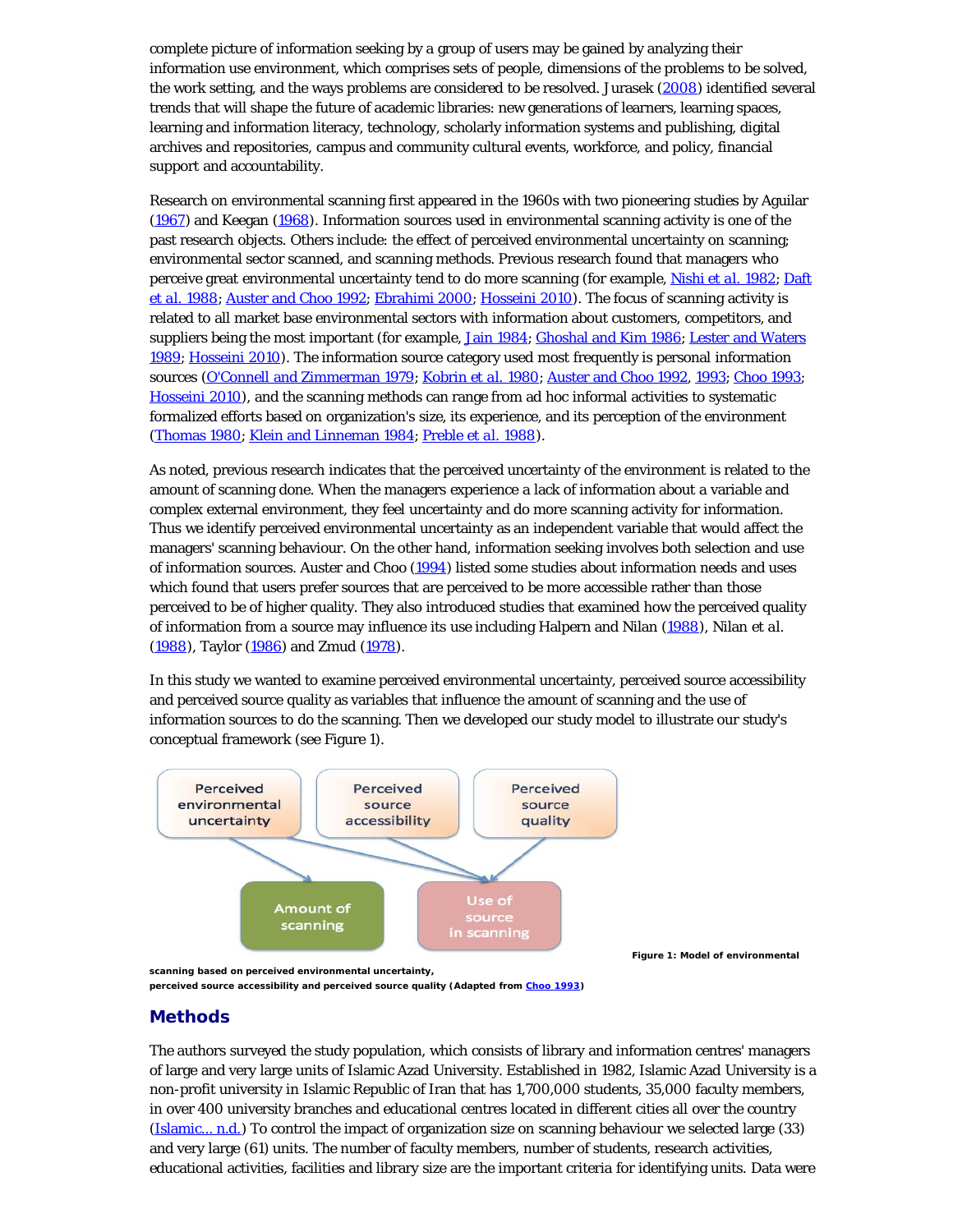collected by a questionnaire posted to all the managers identified. Of the 94 managers, 85 returned questionnaires, giving a response rate of 90.42%.

The present study addresses the following questions and hypothesis:

- Q1: Which sectors of the external environment of academic libraries of Islamic Azad University are perceived to be variable by respondents?
- Q2: Which sectors of the external environment of academic libraries of Islamic Azad University are perceived to be complex by respondents?
- Q3: Which of the information sources was used with a high frequency for the scanning of environment by managers?

Then, there was an attempt to measure perceived environmental uncertainty by summing the variability and complexity values across the six environmental sectors and the following hypotheses were formulated:

- H1: Perceived uncertainty of an environmental sector will positively correlate with the amount of scanning in that sector.
- H2: The perceived source accessibility of an information source will positively correlate with the frequency of its use in environmental scanning.
- H3. The perceived source quality of an information source will positively correlate with the frequency of its use in environmental scanning.
- H4. The perceived environmental uncertainty will positively correlate with frequency of using each information source in environmental scanning.

## **Environmental sectors**

In order to measure perceived environmental uncertainty, the external environment is divided into six sectors, as defined in previous research by Daft *et al.* ([1988\)](#page-11-1) and Choo [\(1993](#page-11-1)): customer, competition, technology, regulatory, economic and socio-cultural sectors.

- Customer sector refers to those institutions or individuals that use the services offered by the respondent's library and information centre, and include companies that use library services and products.
- Competition sector includes the institutions, products and services, and competitive tactics; institutions that make substitute services and compete with respondent's library, and competitive actions between the respondent's library and other organizations in the same industry.
- Technological sector includes the development of new techniques, innovation and methods in offering information services to customer, and general trends in research and science relevant to the respondent's library.
- Regulatory sector includes government legislation and regulations, community policies, and political developments at all levels of government.
- Economic sector includes economic factors such as income rate of individuals, inflation, unemployment rate, and the economic growth rate.
- Socio-cultural sector comprises social values in the general population, the work, ethics, Islamic base ethics, and other demographic and cultural trends.

## **Perceived environmental uncertainty**

In organizational research, including this research, perceived environmental uncertainty is often analyzed using Duncan's ([1972\)](#page-11-1) two dimensions of environmental complexity and variability: the simplecomplex dimension is the number of environmental factors taken into consideration in decision-making, while the static-dynamic dimension is the degree to which these factors remain constant or change continually over time. Following Duncan's model, Daft *et al.* [\(1988\)](#page-11-1) and Choo [\(1993](#page-11-1)) also used complexity and variability, and Revilla and his co-workers ([2010\)](#page-11-1) used dynamism and complexity to measure the perceived environmental uncertainty of chief executives. The perceived environmental uncertainty is formulated in this research as follows:

Perceived environmental uncertainty=perceived variability of each environmental sectors + perceived complexity of each environmental sectors.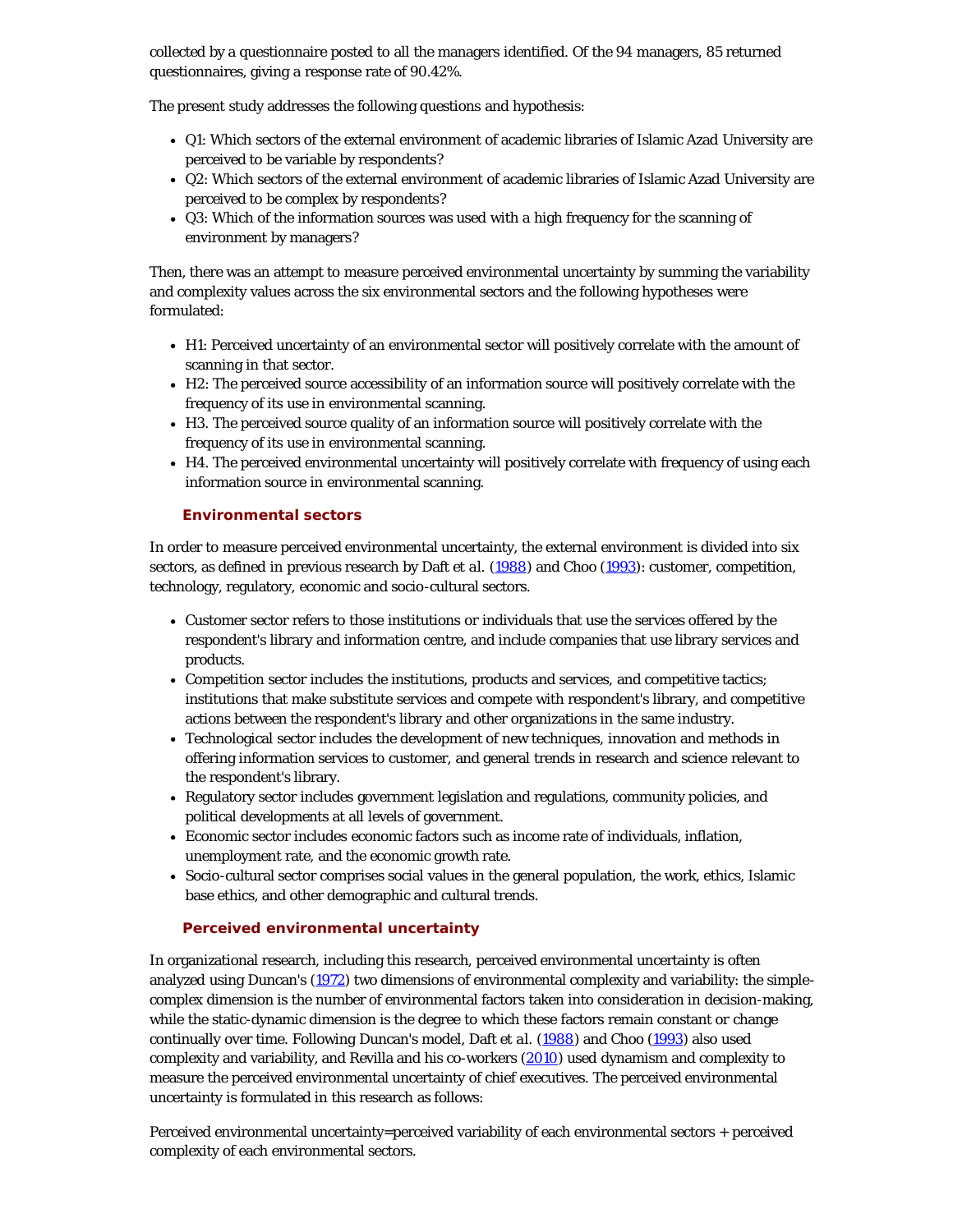Then, respondents assessed the variability of each of the six environmental sectors by answering the question: *What is the rate of changes taking place in each environmental sector?*. They assessed the complexity of each of the six environmental sectors by answering the question: *What is the level of complexity of each environmental sector?*. In both cases, a five-point scale labelled from 1= low to 5= high was used.

#### **Information sources**

Sixteen sources of information were selected for the questionnaire based on sources studied in the previous research on environmental scanning, notably in Aguilar ([1967](#page-11-1)), Keegan ([1974](#page-11-1)), Culnan ([1983\)](#page-11-1), Preble *et al.* ([1988\)](#page-11-1), Daft *et al.* ([1988\)](#page-11-1) and Choo ([1993](#page-11-1)). The sixteen sources are: customers, competitors, business and professional associates, government official newspapers and periodicals, government publications, broadcast media (radio and TV), industry and trade associations (publications and reports), conferences and trips, superiors and board members, subordinate managers, subordinate staff, internal memorandum and circulars, internal reports and studies, library and electronic information services.

#### **Perceived source accessibility**

Based upon the theoretical and empirical work of Allen [\(1977](#page-11-1)), O'Reilly [\(1982](#page-11-1)), Culnan [\(1983](#page-11-1)) and Choo [\(1993](#page-11-1)), perceived source accessibility is defined as the amount of effort needed to locate a source and to get the needed information from that source. Two further questions were designed to measure the perceived source accessibility of each source: *How much of your time and effort is needed to approach, contact, or locate each information source?* (Answers were indicated on a five-point ascending scale ranging from 1=*very great deal* to 5=*very little*), and, after contacting or locating the source: *How easy is to get the desired information from that source?* (Answers were indicated on a five-point ascending scale ranging from 1=*very hard* to 5=*very easy*). The response scores from these two questions are summed into an index of perceived source accessibility of each source.

#### **Perceived source quality**

Based upon the theoretical definitions of Saracevic ([1975\)](#page-11-1), Zmud ([1978](#page-11-7)), Taylor ([1986\)](#page-11-6), O'Reilly ([1982](#page-11-1)), Nilan *et al.* [\(1988\)](#page-11-1), Halpern and Nilan ([1988\)](#page-11-1), and Choo and Auster ([1993](#page-11-1)), perceived source quality is defined as the perceived relevance and reliability of the information provided by the information source. Relevant information is defined as information that is needed and useful with respect to the goal and activities of the respondent's firm ([Auster and Choo 1994\)](#page-11-1) while information has reliability when it is authoritative and dependable ([Auster and Choo 1994\)](#page-11-1). The next two questions were designed to measure the perceived source quality of each source: *How relevant is the information from each source about the environment?* (Answers were indicated on a five-point ascending scale ranging from 1=*very irrelevant* to 5=*very relevant*), and *How reliable is the information from each source about the environment?* (Answers were indicated on a five-point ascending scale ranging from 1=*very unreliable* to 5=*very reliable*). The response scores from these two questions are summed into an index of perceived source quality of each source.

## **Amount of scanning**

Amount of scanning is the first dependent variable in this study. Although Hambrick ([1979](#page-11-1), [1982](#page-11-1)) measured environmental scanning using frequency, level of interest, and hours spent scanning, this study similar to Choo [\(1993](#page-11-1)), Sawyerr ([1993](#page-11-1)), Boyd and Fulk [\(1996](#page-11-1)) and Ebrahimi ([2000](#page-11-1)), and asked only about frequency and level of interest: *How frequently does information about each environmental sector come to your attention?* (Answers were indicated on a five point ascending scale: 1=*less than once a year*; 2=*few times a year*; 3=*at least once a month*; 4=*at least once a week*; and 5=*at least once a day*), and, *To what extant do you keep yourself informed about developments in each environmental sector?* (Answers were indicated on a five point ascending scale that range from '*I generally do not try to keep myself informed about this sector*' to '*I try to know everything about this sector*').

## **Information source use in scanning**

The second dependent variable is frequency with which each information source is used in environmental scanning. In this study, the respondents were asked to indicate the frequency with which they use each of the sixteen information sources in environmental scanning: *How frequently do you use each of the sources to scan the environment?* (Answers were indicated on a six point ascending scale: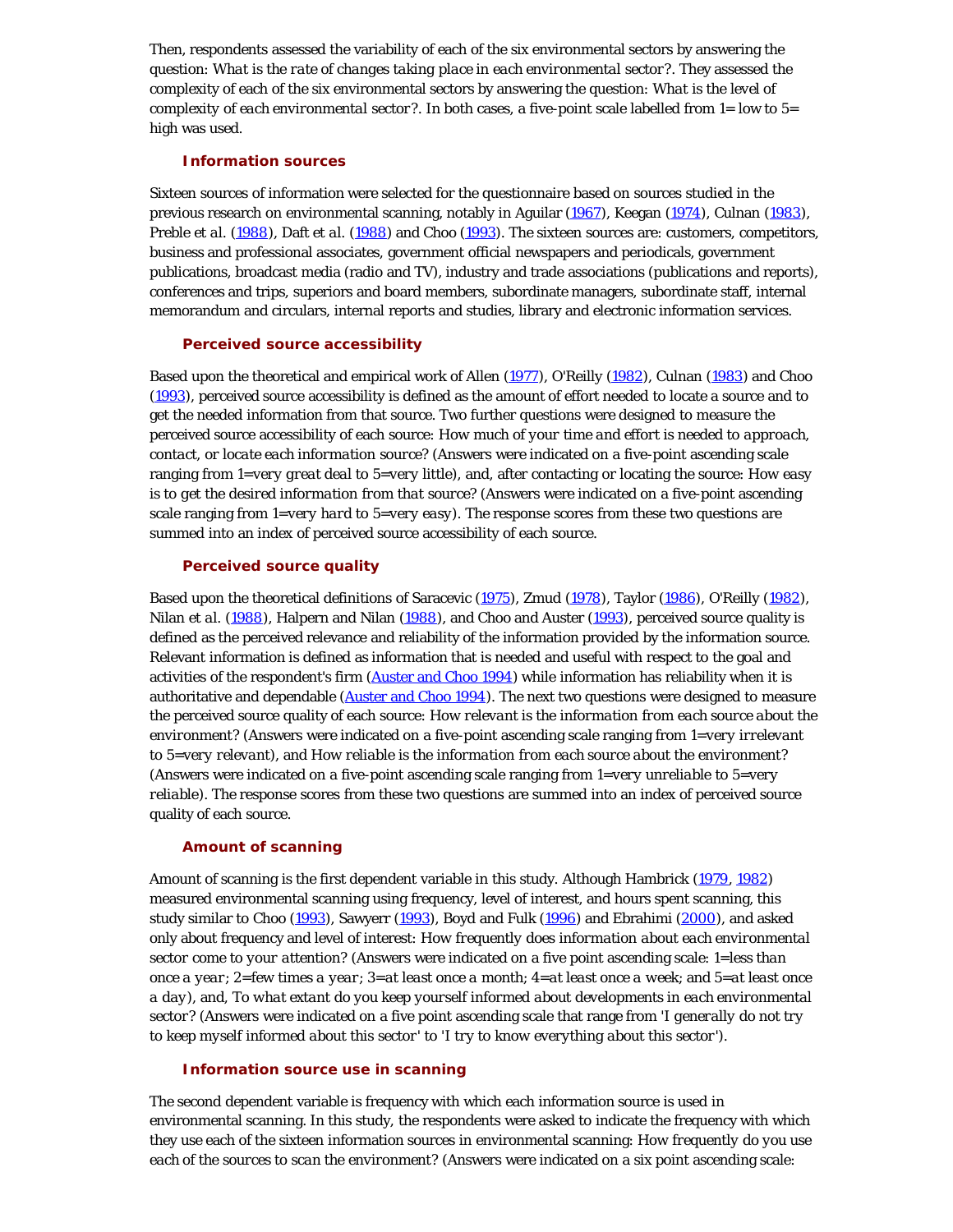1=*never*, 2=*less than once a year*, 3=*few times a year*, 4=*at least once a month*, 5=*at least once a week*, 6=*at least once a day*).

## **Findings**

Of the 94 library and information centre managers of Islamic Azad University, 85 managers returned completed questionnaires (90.42%). Nearly 40% have a bachelor degree, 40% a master, and 10% a Ph.D. On the whole, 85% of respondents' educational field was library and information science and 15% was in other fields.

## **Perceived environmental uncertainty and the amount of scanning**

The mean responses and their standard deviations for questions 1 and 2 were calculated and are shown in Table 1.

| <b>Environmental sectors</b> | Perceived variability |           | <b>Perceived complexity</b> |       | Perceived<br>environmental<br>uncertainty |
|------------------------------|-----------------------|-----------|-----------------------------|-------|-------------------------------------------|
|                              | Mean                  | <b>SD</b> | Mean                        | SD    | Mean                                      |
| Customer                     | 4.32                  | 0.68      | 4.26                        | 0.657 | 8.58                                      |
| Competition                  | 3.73                  | 0.713     | 3.88                        | 0.808 | 7.61                                      |
| Technological                | 4.08                  | 0.774     | 3.99                        | 0.732 | 8.07                                      |
| Regulatory                   | 3.52                  | 0.647     | 3.58                        | 0.713 | 7.1                                       |
| Economic                     | 3.8                   | 0.768     | 3.75                        | 0.705 | 7.55                                      |
| Socio cultural               | 3.95                  | 0.77      | 3.81                        | 0.748 | 7.76                                      |

**Table 1: Perceived variability and complexity of environmental sectors and calculated perceived environmental uncertainty (mean response scores and Standard Deviations)**

As a group the respondents perceive the customer sector to be the most variable (mean=4.32) and complex (mean=4.26), followed by the technological sector (mean=4.08 for variability and 3.99 for complexity). The socio-cultural sector is placed next in variability and is followed by the economic sector, competition sector, socio-cultural and then economic sector. In variability approach, competition (mean=3.73) and the regulatory sectors (mean=3.52) are perceived less variable. In complexity approach, the regulatory sector (mean=3.58) is perceived as less complex.

Then *perceived environmental uncertainty* of each sector was calculated by the pre-defined formula. The customer, technological and socio-cultural sectors are seen to be the most uncertain, the competition, economic and regulatory sectors are seen to be less uncertain.

By implementation of the *Perceived environmental uncertainty* (means shows in Table 1) formula PEU= PV+PC which is based on previous research and Duncan's ([1972\)](#page-11-1) definition, first the perceived environmental uncertainty value was calculated and then the correlation (Pearson's correlation coefficients) of perceived environmental uncertainty with *Frequency of information coming to attention* and *Level of interest in keeping informed* was calculated. Results are presented in Table 2.

| Environmental<br>sector | informed       | Amount of scanning<br>Level of interest in keeping Frequency of information coming<br>to attention |
|-------------------------|----------------|----------------------------------------------------------------------------------------------------|
| Customer                | $0.725**$      | $0.770**$                                                                                          |
| Competition             | $0.758**$      | $0.607$ **                                                                                         |
| Technological           | $0.795**$      | $0.738**$                                                                                          |
| Regulatory              | $0.650**$      | $0.613$ **                                                                                         |
| Fconomic                | $* *$<br>0.811 | $* *$<br>0.691                                                                                     |
| Socio cultural          | **<br>0.808    | $0.675**$                                                                                          |

#### **Table 2: Correlations between perceived environmental uncertainty and the amount of scanning (Pearson's correlation coefficients)**

All the correlation coefficients are positive and statistically significant (P≤ 0.01). The correlation coefficients between *perceived environmental uncertainty* and *frequency of information coming to attention* range from 0.607 to 0.770, with an average value of 0.682. The correlation coefficients between *perceived environmental uncertainty* and *level of interest in keeping informed* range from 0.650 to 0.811, with an average of 0.758.

## **Use of information sources**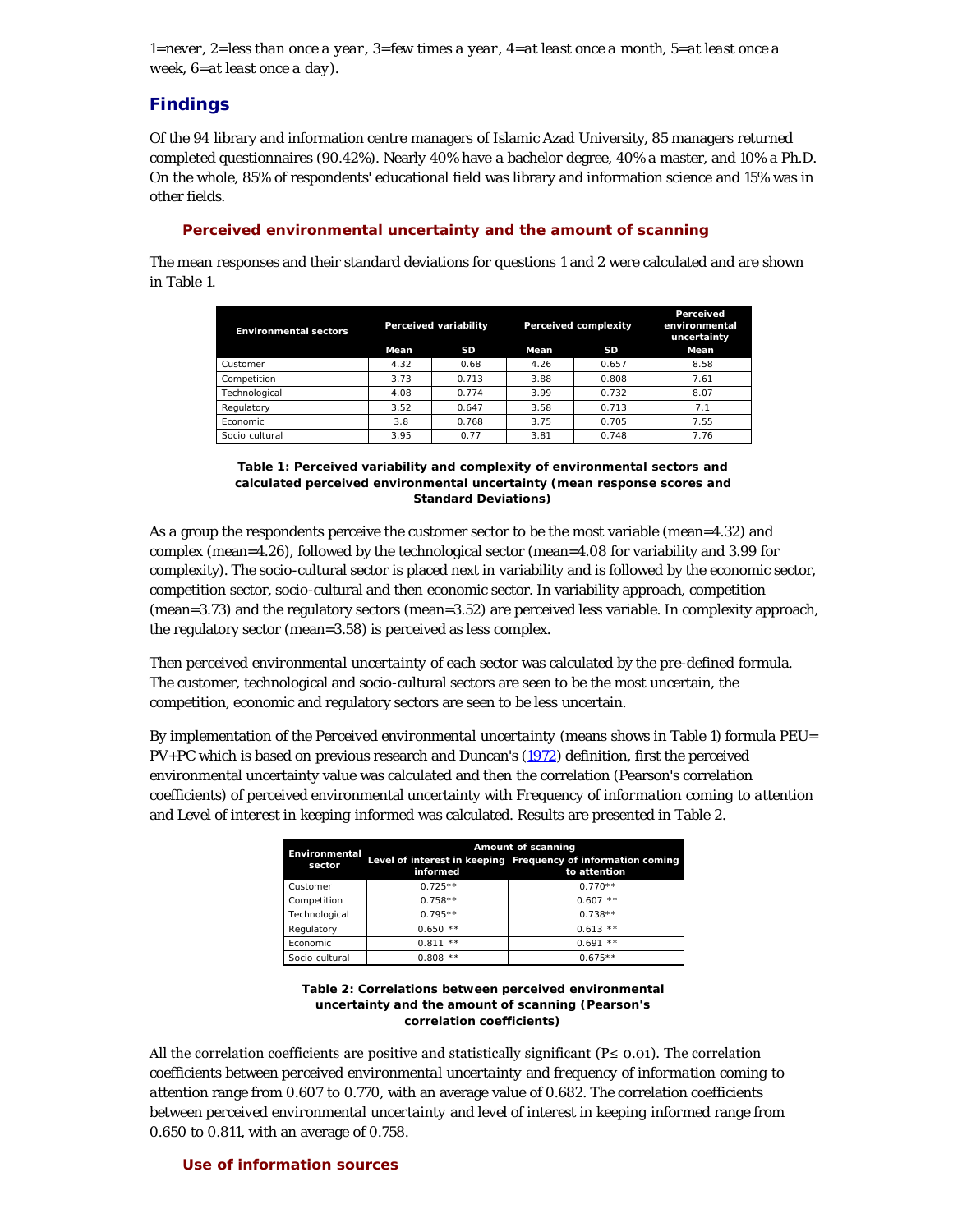Table 3 shows the mean frequency of use for each information source in scanning the environment by respondents. A high numerical score indicates a high frequency of use.

| <b>Information Source</b>                                  | <b>Frequency of Use</b> |                            |  |
|------------------------------------------------------------|-------------------------|----------------------------|--|
|                                                            |                         | <b>Mean Std. Deviation</b> |  |
| Customers                                                  | 4.86                    | 0.639                      |  |
| Competitors                                                | 2.9                     | 1.228                      |  |
| Business and professional associates                       | 3.69                    | 1.119                      |  |
| Government officials                                       | 2.69                    | 1.018                      |  |
| Newspapers and periodicals                                 | 4.38                    | 1.251                      |  |
| Government publications                                    | 3.4                     | 1.152                      |  |
| Broadcast media (radio and TV)                             | 2.94                    | 1.467                      |  |
| Industry and trade associations (publications and reports) | 2.07                    | 0.902                      |  |
| Conferences and trips                                      | 2.45                    | 0.914                      |  |
| Superiors and board members                                | 3.15                    | 1.401                      |  |
| Subordinate managers                                       | 3.57                    | 1.609                      |  |
| Subordinate staff                                          | 4.06                    | 1.611                      |  |
| Internal memorandum and circulars                          | 3.83                    | 1.496                      |  |
| Internal reports and studies                               | 3.77                    | 1.391                      |  |
| Library                                                    | 4.51                    | 1.256                      |  |
| Electronic information services                            | 4.30                    | 1.333                      |  |

#### **Table 3: Frequency of information source use in environmental scanning.**

Customers are the most frequently used source followed by the library, newspapers and periodicals, electronic information services, and subordinate staff. All sources were categorized as external or internal and personal or impersonal (shown in Table 4).

Results indicated that all internal sources are significantly greater than external, and all personal sources are significantly greater than impersonal sources.

|          | Personal                                | Mean                            | Impersonal                                                    | Mean | All Ext. &<br>Int. |  |
|----------|-----------------------------------------|---------------------------------|---------------------------------------------------------------|------|--------------------|--|
|          | Customers                               | 4.86                            | Newspapers and periodicals                                    | 4.38 |                    |  |
|          | Competitors                             | 2.9                             | Government publications                                       | 3.4  |                    |  |
| External | Business and professional<br>associates |                                 | Broadcast media (radio and TV)<br>3.69                        | 2.94 | 3.2644             |  |
|          | Government officials                    | 2.69                            | Industry and trade associations (publications<br>and reports) | 2.07 |                    |  |
|          |                                         |                                 | Conferences and trips                                         | 2.45 |                    |  |
|          | Superiors and board members             | 3.15                            | Internal memorandum and circulars                             | 3.83 |                    |  |
| Internal | Subordinate managers                    | 3.57                            | Internal reports and studies                                  | 3.77 | 3.8843             |  |
|          | Subordinate staff                       | 4.06                            | Library                                                       | 4.51 |                    |  |
|          |                                         | Electronic information services | 4.3                                                           |      |                    |  |
|          | All personal and impersonal             | 3.56                            |                                                               | 3.52 |                    |  |

**Table 4: Information source category (mean response)**

## **Perceived source accessibility, perceived source quality, perceived environmental uncertainty and frequency of use of information source in environmental scanning (FUISES)**

To test hypotheses 2, 3 and 4 Pearson's product moment correlation coefficients ('r') are computed between perceived source accessibility, perceived source quality and perceived environmental uncertainty with the frequency of use of information source in environmental scanning (FUISES) for each of the sixteen information sources. As showed in Table 5, correlation coefficients are positive and statistically significant for all information sources with perceived source accessibility and perceived source quality; also seven of them had a positive and statistically significant correlation with perceived environmental uncertainty, seven ones had a positive but statistically not significant correlation, finally for two of them the correlation coefficient is found to be negative.

Results show that use of electronic information services  $(r=0.801)$ , the library  $(r=0.798)$ , customers  $(r=0.795)$ , and internal memorandum and circulars  $(r=0.634)$  as an information sources in environmental scanning strongly associate with perceived source accessibility; the library  $(r=0.803)$ , customers ( $r=0.786$ ), electronic information services ( $r=0.763$ ), and internal memorandum and circulars  $(r=0.682)$  correlate with perceived source quality; and customers  $(r=0.898)$  followed by industry and trade associations (publications and reports)  $(r=0.336)$ , electronic information services  $(r=0.278)$ , and internal reports and studies (r=0.262) correlate with perceived environmental uncertainty.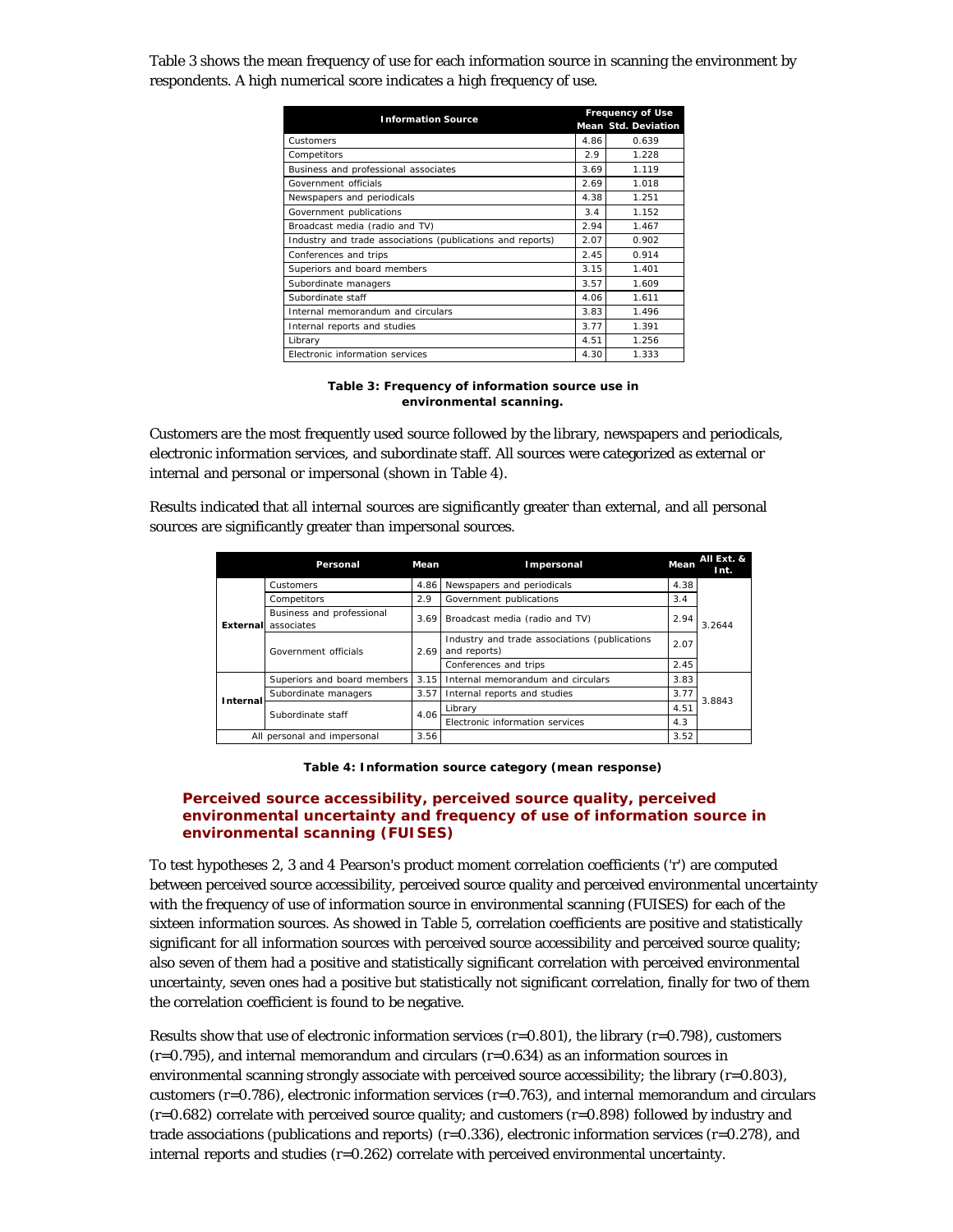| <b>Information Source</b>                                     | <b>Perceived source</b><br>accessibility | quality   | Perceived source Perceived environmental<br>uncertainty |
|---------------------------------------------------------------|------------------------------------------|-----------|---------------------------------------------------------|
| Customers                                                     | $0.795**$                                | $0.786**$ | $0.898**$                                               |
| Competitors                                                   | $0.443**$                                | $0.426**$ | $0.235*$                                                |
| Business and professional associates                          | $0.510**$                                | $0.528**$ | $0.233*$                                                |
| Government officials                                          | $0.566**$                                | $0.547**$ | 0.145                                                   |
| Newspapers and periodicals                                    | $0.517**$                                | $0.521**$ | 0.155                                                   |
| Government publications                                       | $0.335**$                                | $0.329**$ | $-0.037$                                                |
| Broadcast media (radio and TV)                                | $0.322**$                                | $0.314**$ | 0.014                                                   |
| Industry and trade associations<br>(publications and reports) | $0.311**$                                | $0.313**$ | $0.336**$                                               |
| Conferences and trips                                         | $0.364**$                                | $0.372**$ | $-0.058$                                                |
| Superiors and board members                                   | $0.428**$                                | $0.364**$ | $0.254*$                                                |
| Subordinate managers                                          | $0.340**$                                | $0.351**$ | 0.185                                                   |
| Subordinate staff                                             | $0.563**$                                | $0.570**$ | 0.134                                                   |
| Internal memorandum and circulars                             | $0.634**$                                | $0.682**$ | 0.071                                                   |
| Internal reports and studies                                  | $0.578**$                                | $0.592**$ | $0.262*$                                                |
| Library                                                       | $0.798**$                                | $0.803**$ | 0.155                                                   |
| Electronic information services                               | $0.801**$                                | $0.763**$ | $0.278**$                                               |

**Table 5: Correlations between perceived environmental uncertainty, perceived source accessibility, perceived source quality and frequency of use of information source in scanning (Pearson's correlation coefficients)**

## **Discussion**

Findings showed that respondents consider the customer sector to have the highest perceived environmental uncertainty and this result is similar to that found in previous research ([Daft](#page-11-1) *[et al.](#page-11-1)* [1988](#page-11-1); [Sawyer 1993](#page-11-1); [Auster and Choo 1994;](#page-11-1) [May](#page-11-1) *[et al.](#page-11-1)* [2000\)](#page-11-1) but the technological and socio-cultural sectors had the next highest perceived uncertainty, which is different from the results of previous researchers. The perceived uncertainty of the technological sector is probably due to the recognition that technology is developing at a rapid pace ([Auster and Choo 1994\)](#page-11-1), and in ways that can radically alter operations of libraries and information centres in offering new services, satisfying the users' new and changeable interests, reliance on electronic base information sources and skills in use ofinformation and communication technologies.

On the other hand, information is not only a necessary component for well-founded decision making but also for our daily life in society. All human societies have a religion, a spoken language, a kinship system and considerable technology. Edward B. Taylor defined culture as '*The complex whole which includes knowledge, belief, art, morals, law, custom, and any other capabilities and habits acquired by man as a member of society*' (as cited in [Abraham 2006: 53](#page-11-1)). As citizens we are dependent on different kinds of information and services to be able exercise our rights and fulfil our obligations as members of society. This information can be provided in various ways but it must somehow be made accessible to everyone. In addition to these civil tasks, there are also a number of other everyday actions that must be done and which could be performed with the assistance of information-based services. A person who does not have the choice of using these services risks missing out on the possible positive consequences of the use and may instead be treated unfairly in, for example, economic, social and political issues. Factors such as position in the hierarchy, language, and occupational and national culture have an influence on the type of issues noticed and identified [\(Okumus 2004](#page-11-1)). Ethnic, linguistic and religious variety in population of Iran, a young population that has become university students, religious base of learning and so on are the motivating forces in social and cultural sectors that make it the focus of scanning behaviour of academic library managers.

Because of the weak structure of public libraries in Iran, the users rely mainly on academic libraries and they expect these libraries to satisfy their information needs. This creates some challenges for academic library managers. From the users' point of view, the library is an important social organization because:

- 1. Library books bring about good results for both day-to-day work and education, which is an important agent for developing and changing social life.
- 2. Libraries give them environmental awareness to adopt our livelihood accordingly.
- 3. Libraries provide them with political awareness.
- 4. Libraries help them to know social life and be sociable.
- 5. Libraries give knowledge and wisdom to society.
- 6. Libraries also build up knowledge and wisdom to develop the society, etc.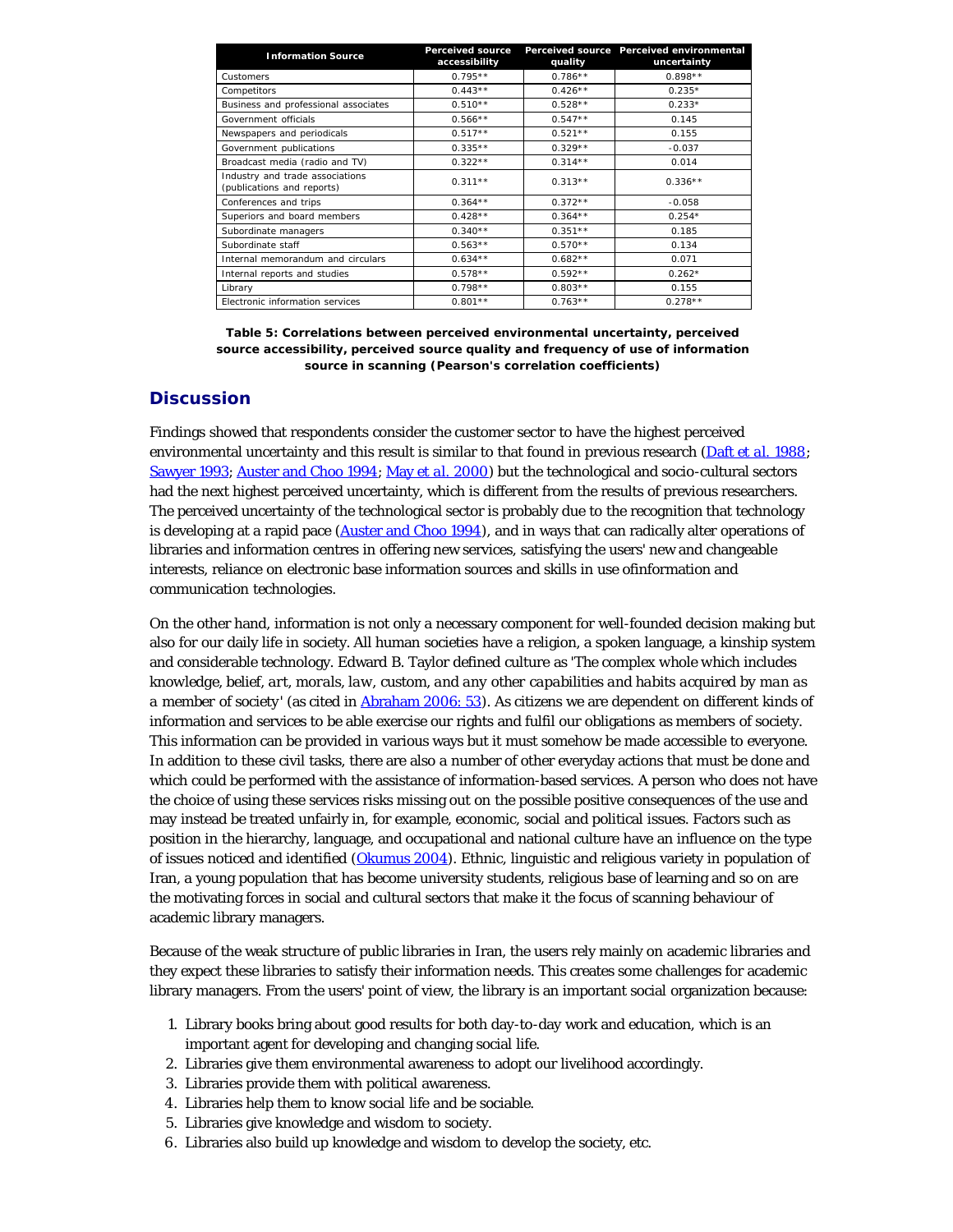Research activity, which is one of the basic roles of higher education, creates a fundamental link between university and society, and in order to satisfy researchers' information needs, academic libraries must be aware of socio-cultural issues and collect information about these issues. Library and information services in Iran are free, and market base sectors such as economic and competitor sectors do not create any challenges for managers of academic libraries, although study about the publishing field by Hosseini [\(2010](#page-11-1)) indicates that economic, customer and competitor sectors are perceived as uncertain by managers.

According to previous results in Kourteli [\(2005\)](#page-11-1) and Choo [\(1993](#page-11-1)), personal sources of information seem to be used more than impersonal sources. Internal sources of information are used more than external ones and it seems that this result contradicts some of the previous research results such as Aguilar  $(1967)$  $(1967)$ , Keegan  $(1974)$  $(1974)$  $(1974)$ , Rhyne  $(1985)$  $(1985)$  $(1985)$ , Sawyerr  $(1993)$  $(1993)$  $(1993)$ , and Elenkov  $(1997)$  $(1997)$  $(1997)$ , who found that organizations rely more on external than internal sources; while it upholds other findings such as O'Connell and Zimmermann ([1979](#page-11-1)),Kobrin *et al.* [\(1980\)](#page-11-1), Ghoshal ([1988\)](#page-11-1), Preble *et al.* ([1988\)](#page-11-1) and Choo ([1993](#page-11-1)) who found that organizations rely more on internal than external sources.

Analysis of the data collected through our questionnaire shows that there is a positive correlation between respondents' perceived environmental uncertainty of each sector and the amount of scanning of that sector (range from 0.6315 to 0.7665). This correlation in technological sector (average = 0.7665) is stronger than other sectors. This result confirms research findings such as those of Choo [\(1993](#page-11-1)), Ebrahimi [\(2000](#page-11-1)), May *et al.* [\(2000](#page-11-1)), Suh *et al.* [\(2004](#page-11-1)), Abiodun ([2009\)](#page-11-1) and Hosseini ([2010\)](#page-11-1).

On the other hand, we found that perceived source accessibility and perceived source quality are associated more with frequency of use of information source in environmental scanning than is perceived environmental uncertainty; and that the perceived source accessibility's (average = 0.519063) correlation with frequency of use of information source in environmental scanning is stronger than that perceived source quality (average  $= 0.516313$ ) and perceived environmental uncertainty (average  $= 0.20375$ ).

The conclusion of this study may have some important implications. First, it indicates that libraries are organizations that are sensitive to their external environments and variable, complex and important events occurred in these environments. Second, academic library managers feel uncertainty and complexity in their decision making and rely on information sources; and finally, the use of the library  $(mean = 4.51)$  and electronic information services  $(mean = 4.30)$  as an information sources in environmental scanning are ranked at a considerably higher level than other sources.

## **Recommendation**

Results of this study indicate that managers of academic libraries are sensitive to external environments and their libraries' environment is dynamic and not stable. Because of decision-making sensitivity, managers acquire and use a variety of information sources, and the accessibility of these sources is relatively more important than other characteristics. Analyzing the perceived environmental uncertainty of each sector implies that the concept of competition in the field of libraries isn't serious. On the other hand, the perceived environmental uncertainty of the socio-cultural sector implies that the trends in this sector influence academic libraries' performances in similar ways to customers and technological sectors. Based on these findings it is suggested that:

- Libraries are working and a dynamic environment, and managers should scan the external environment for more events.
- Greater use of library and electronic information services as a result of this study may be due to recognition of managers of the existence and use of these resources.
- Accessibility and quality of an information source affect using of it by manager.

## **Note**

This article has been extracted from Farhadpoor's PhD. Dissertation (2010), entitled "The examination of efficacious factors in environmental scanning for acquisition and use of information by manager of central libraries of Islamic Azad University Units", supervised by Dr. Fahimeh Babalhavaeji, in Department of Library and Information Science, Science and Research Branch, Islamic Azad University, Tehran, Iran.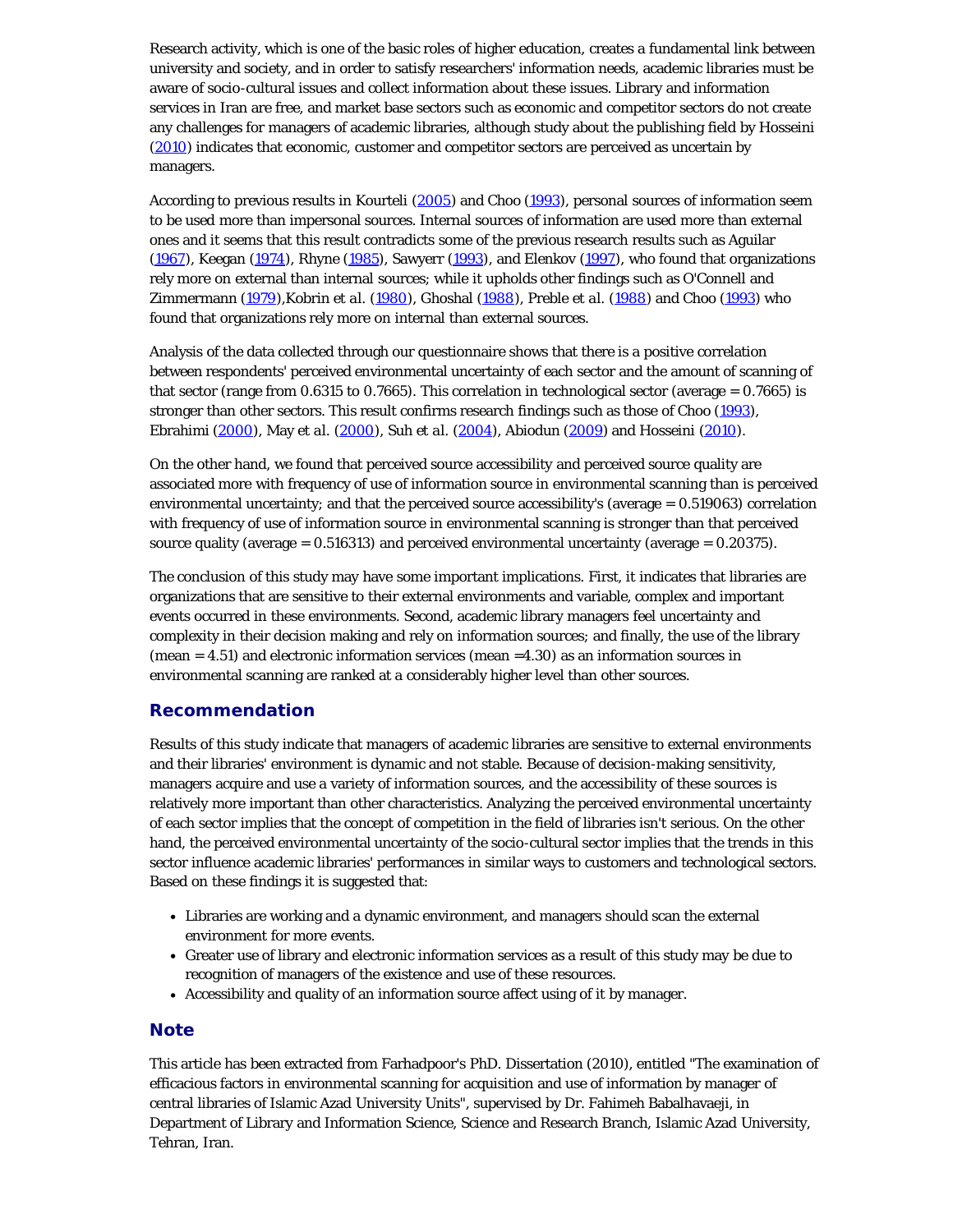## <span id="page-9-0"></span>**About the authors**

**Fahimeh Babalhavaeji** is an Associate Professor and Faculty member of Department of Library and Information Science of Science and Research Branch, Islamic Azad University, Tehran, Iran. She received her PhD in Library and Information Science from Science and Research Branch of Islamic Azad University in Tehran. She can be contacted at: [f.babalhavaeji@gmail.com.](mailto:f.babalhavaeji@gmail.com)

**Mohammad Reza Farhadpoor** is PhD student of Department of Library and Information Science of Science and Research Branch, Islamic Azad University, Tehran, Iran. He can be contacted at: [M.farhadpoor@gmail.com.](mailto:M.farhadpoor@gmail.com)

- Abiodun, A.J. (2009). Empirical evidence of executives' perception and scanning of business environment in Nigeria. *Buletinul Universitatii Petrol-Gaze din Ploiesti*, **61**(3), 27-35.
- Abraham, M.F. (2006).*Contemporary sociology: an introduction to concepts and theories.* New Delhi: Oxford University Press.
- Aguilar, F.J. (1967). *Scanning the business environment.* New York, NY: McGraw-Hill.
- Allen, T.J. (1977). *Managing the flow of technology: technology transfer and the dissemination of technological information within the R&D organization.* Cambridge, MA: MIT Press.
- Auster, E. & Choo, C.W. (1992). Environmental scanning: preliminary findings of a survey of CEO information seeking behavior in two Canadian industries. *Proceedings of the ASIS annual meeting.* **29**, 48-54
- Auster, E. & Choo, C.W. (1993). Environmental scanning by CEOs in two Canadian industries. *Journal of the American Society for Information Science*, **44**(4), 194-203.
- Auster, E. & Choo, C.W. (1994). CEOs, information, and decision making: scanning the environment for strategic advantage. *Library Trends*, **43**(2), 206-225.
- Boyer, E.L. (1990). *Scholarship reconsidered: priorities of the professorate.* Princeton, NJ: Carnegie Foundation.
- Boyd, B.K. & Fulk, J. (1996). Executive scanning and perceived uncertainty: a multidimensional model. *Journal of Management*, **22**(1), 1-21.

Bryson, J. (1990). *Effective library and information centre management.* Brookfield, Vermont: Gower.

- Choo, C. W. (1993).*[Environmental scanning: acquisition and use of information by chief executive officers in the](http://www.webcitation.org/6Ej6sFK34) [Canadian telecommunications industry.](http://www.webcitation.org/6Ej6sFK34)* Unpublished doctoral dissertation, University of Toronto, Toronto, Canada. Retrieved July 19 2010 from http://choo.fis.utoronto.ca/fis/respub/choo.diss.pdf (Archived by WebCite® at http://www.webcitation.org/6Ej6sFK34).
- Choo, C.W. & Auster, E. (1993). Environmental scanning: acquisition and use of information by managers. *Annual review of information science and technology.* **28**, 279-314.
- Choo, C.W. (1999). The art of scanning the environment. *Bulletin of the American Society for Information Science*, **25**(3), 13-19.
- Culnan, M.J. (1983). Environmental scanning: the effect of task complexity and source accessibility on information gathering behavior. *Decision Science*, **14**(2), 194-206.
- Daft, R.L., Sormunen, J. & Parks, D. (1988). Chief executive scanning, environmental characteristics and company performance: an empirical study. *Strategic Management Journal*, **9**(2), 123-139.
- Duncan, R.B. (1972). Characteristics of organizational environments and perceived environmental uncertainty. *Administrative Science Quarterly*, **17**(3), 313-327.
- Ebrahimi, B.P. (2000). Environmental complexity, importance, variability and scanning behavior of Hong Kong executives. *International Business Review*, **9**(2), 253-270.
- Elenkov, D.S. (1997). Strategic uncertainty and environmental scanning: the case of institutional influences on scanning behavior. *Strategic Management Journal*, **18**(4), 287-302.
- Ghoshal, S. & Kim, S. K. (1986). Building effective intelligence systems for competitive advantage. *Sloan Management Review*, **28**(1), 49-58.
- Ghoshal, S. (1988). Environmental scanning in Korean firms: organizational isomorphism in action. *Journal of International Business Studies*, **19**(1), 69-86.
- Halpern, D. & Nilan, M.S. (1988). A step toward shifting the research emphasis in information science from the system to the user: an empirical investigation of source evaluation behavior, information seeking and use. *Proceedings of the Annual Meeting of the American Society for Information Science.*, **25**, 169-176.

Hambrick, D.C. (1979). *Environmental scanning, organizational strategy and executive roles: a study in three industries.*. Unpublished doctoral dissertation, Pennsylvania State University, University Park, Pennsylvania.

Hambrick, D.C. (1982). Environmental scanning and organizational strategy. *Strategic Management Journal*, **3**(2), 159-174.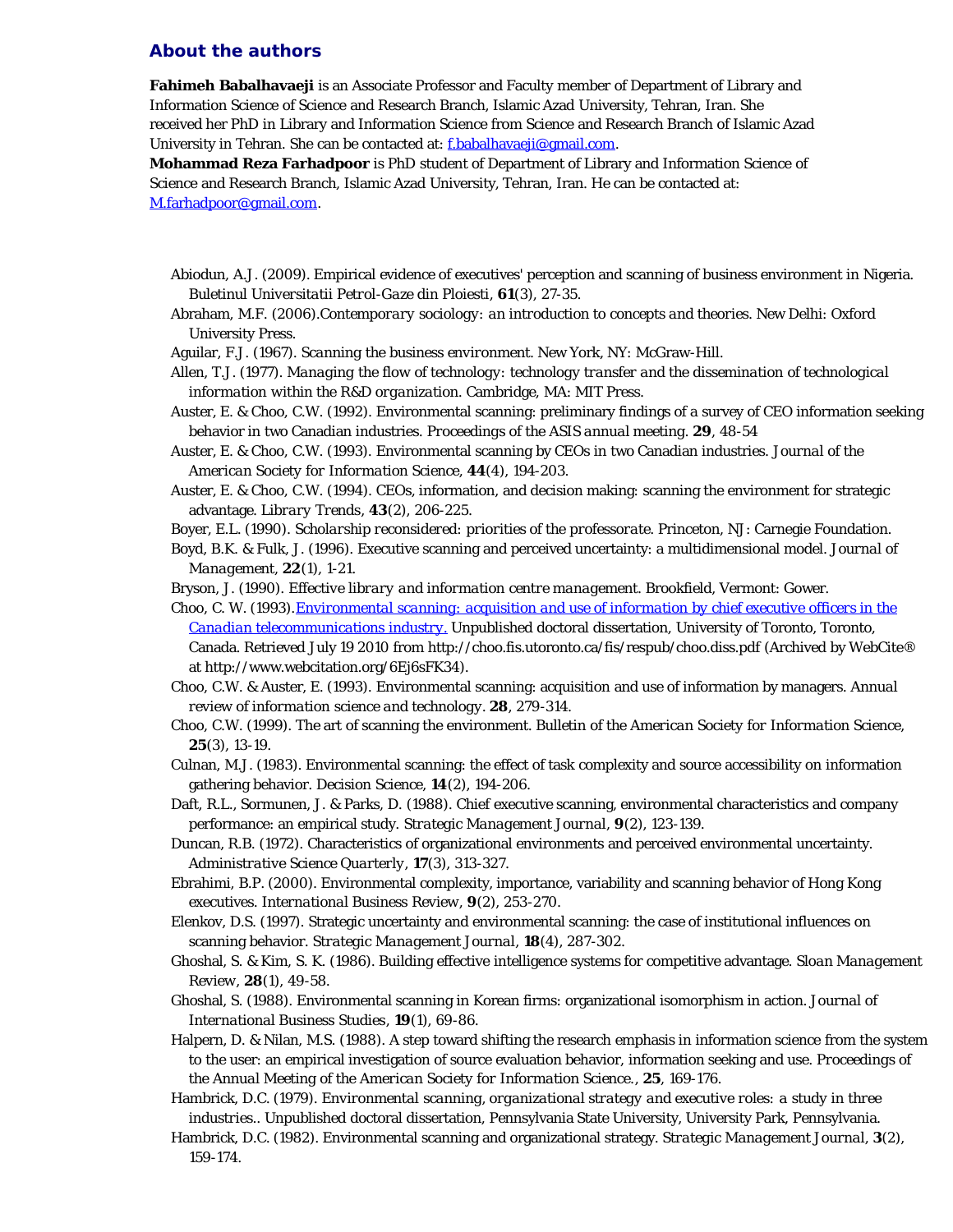- Hosseini, E. (2010). *Environmental scanning study in acquisition and use of information by the managers of private publishers in Tehran city.* Unpublished masters dissertation, Islamic Azad University, Teheran, Iran.
- Islamic Azad University. (n.d.). *[History](http://www.webcitation.org/6EtyzKgK0)*. Teheran: Islamic Azad University. Retrieved 5 March, 2013 from http://www.intl.iau.ir/index.php?option=com\_content&view=article&id=141&Itemid=572 (Archived by WebCite® at http://www.webcitation.org/6EtyzKgK0)
- Jain, S.C. (1984). Environmental scanning in U.S. corporations. *Long Range Planning*, **17**(2), 117-128.
- Johnston, R. (1998). The university of the future: Boyer revisited. *Higher Education*, **36**(3), 253-272.
- Jurasek, K. (2008). [Trends that will shape the future of academic libraries.](http://www.webcitation.org/6Ej77ibNe) Des Moines, IA: Drake University, Cowles Library. Retrieved 12 October, 2009, from http://library2008.drake.edu/pages/trends-will-shape-future-academiclibraries. (Archived by WebCite® at http://www.webcitation.org/6Ej77ibNe)
- Keegan, W. J. (1968). The acquisition of global information. *Information Management Review*, **8**(1), 54-56.
- Keegan, W.J. (1974). Multinational scanning: a study of the information sources utilized by headquarters executives in multinational companies. *Administrative Science Quarterly*, **19**(3), 411-421.
- Klein, H.E. & Linneman, R.E. (1984). Environmental assessment: an international study of corporate practice. *Journal of Business Strategy*, **5**(1), 66-75.
- Kobrin, S.J., Basek, J., Blank, S. & La Palombara, J.L. (1980). The assessment and evaluation of noneconomic environments by American firms: a preliminary report. *Journal of International Business Studies*, **11**(1), 32-47.
- Kourteli, L. (2005). [Scanning the business external environment for information: evidence from Greece.](http://www.webcitation.org/6Ej7IwoNy) *Information Research*, **11**(1), paper 242. Retrieved 5 February, 2011, from http://InformationR.net/ir/11-1/paper242.html (Archived by WebCite® at http://www.webcitation.org/6Ej7IwoNy)
- Kuhlthau, C.C. (1993). A principle of uncertainty for information seeking. *Journal of Documentation*, **49**(4), 339-355.
- Lawrence, P.R. (1981). Organization and environment perspective. In A.H. van de Ven & W.F. Joyce (Eds.), *Perspectives on organization design and behavior*, (pp. 311-327). New York, NY: Wiley.
- Lester, R. & Waters, J. (1989). *Environmental scanning and business strategy*. London: British Library, Research and Development Department.
- Lui, D.R., Shih, M.J., Liau, C.J. & Lai, C.H. (2009). Mining the change of event trends for decision support in environmental scanning. *Expert Systems with Applications*, **36**(2-1), 972-984.
- May, R.C., Stewart, W.H. & Sweo, R. (2000). Environmental scanning behaviour in a transitional economy: evidence from Russia. *Academy of Management Journal*, **43**(3), 403-427.
- Nik Muhammad, N.M., Jantan, M. & Taib, F. M. (2009). *[Environmental scanning and investment decision quality:](http://www.webcitation.org/6EjGWi21E) [information processing perspective.](http://www.webcitation.org/6EjGWi21E)*Unpublished doctoral dissertation, Universiti Technologi Mara, Kelantan, Malaysia. Retrieved 19 April, 2011 from http://uitm.academia.edu/NikMaheran/Papers. (Archived by WebCite® at >http://www.webcitation.org/6EjGWi21E)
- Nilan, M.S., Peek, R.P. & Snyder, H.W. (1988). A methodology for tapping user evaluation behaviors: an exploration of users' strategy, source and information evaluating. *Proceedings of the American Society for Information Science*, **25,**, 152-159.
- Nishi, K., Schoderbek, C. & Schoderbek, P.P. (1982). Scanning the organizational environment: some empirical results. *Human Systems Management*, **3**(4), 233-245.
- Okumus, F. (2004). Potential challenges of employing a formal environmental scanning approach in hospitality organization. *Hospitality Management*, **23**(2), 123-143.
- O'Connell, J.J. & Zimmerman, J.W. (1979). Scanning the international environment. *California Management Review*, **22**(2), 15-23.
- O'Reilly, C.A. (1982). Variation in decision-makers' use of information sources: the impact of quality and accessibility of information. *Academy of Management Journal*, **25**(4), 756-771.
- Preble, J.F., Rau, P.A. & Reichel, A. (1988). The environmental scanning practices of U.S. multinationals in the late 1980s. *Management International Review*, **25**(4), 4-14.
- Revilla, E., Prieto, I.M. & Prado, B.R. (2010). Knowledge strategy: its relationship to environmental dynamism and complexity in product development. *Knowledge and Process Management*, **17**(1), 36-47.
- Rhyne, L.C. (1985). The relationship of information usage characteristics to planning system sophistication: an empirical examination. *Strategic Management Journal*, **6**(4), 319-337.
- Saracevic, T. (1975). Relevance: a review of and a framework for the thinking on the notion in information science. *Journal of the American Society for Information Science*, **26**(6), 321-343.
- Sawyerr, O.O. (1993). Environmental uncertainty and environmental scanning activities of Nigerian manufacturing executives: a comparative analysis. *Strategic Management Journal*, **14**(4), 287-299.
- Suh, W.S., Key, S.K. & Munchus, G. (2004). Scanning behavior and strategic uncertainty: proposing a new relationship by adopting new measurement construct. *Management Decision*, **42**(8), 1001-1016.
- Slaughter, R.A. (2003). New framework for environmental scanning. In J. Voros (Ed.), *Reframing environmental scanning: a reader on the art of scanning the environment (pp. 19-37).* Hawthorn, Australia: Swinburne